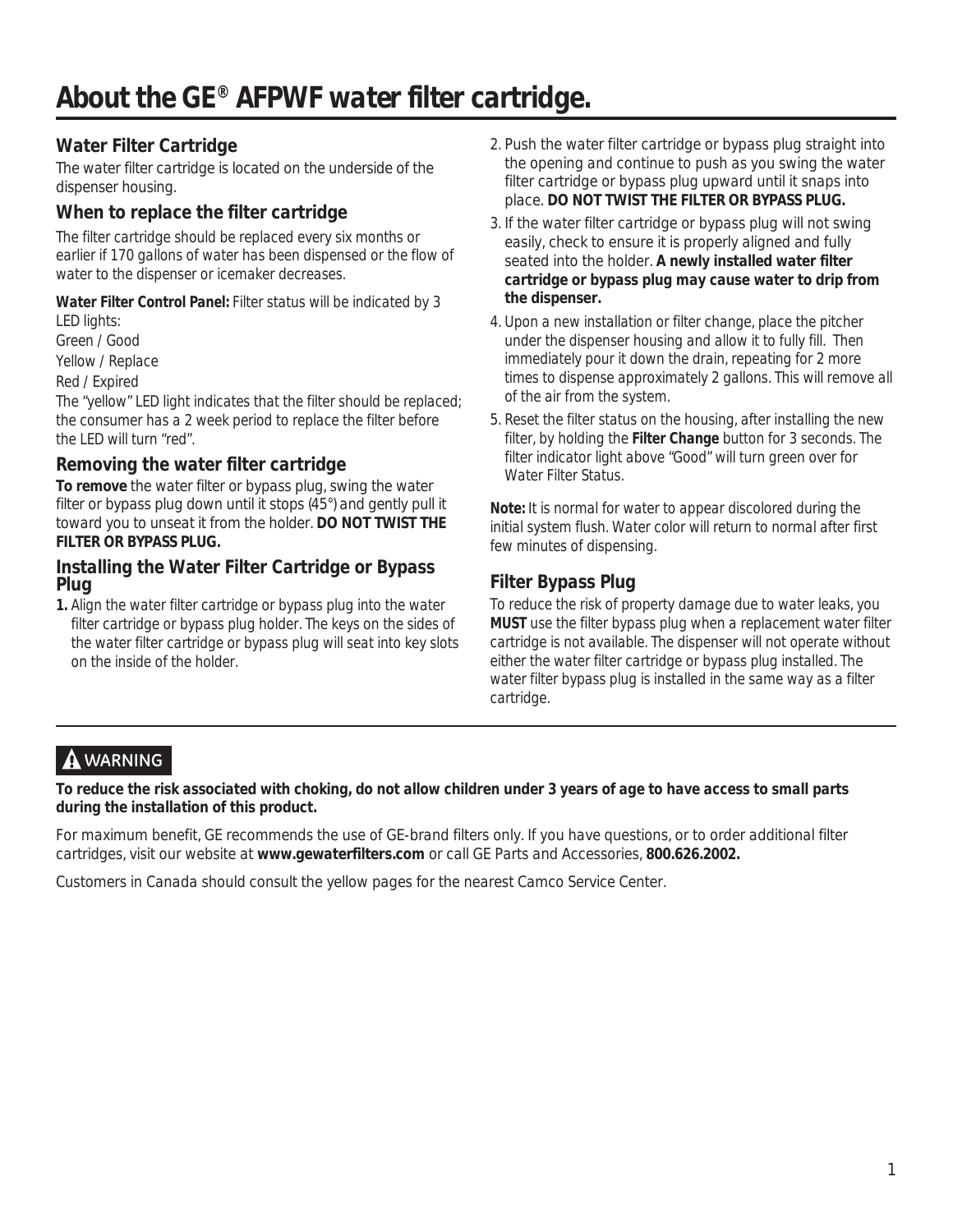# Performance Data Sheet Model: GE AFPWF

#### Use Replacement Cartridge AFPWF.

The concentration of the indicated substances in water entering the system was reduced to a concentration less than or equal to the permissible limit for water leaving the system as specified in NSF/ANSI Standard 42. System tested and certified by NSF International against NSF/ANSI Standard 42 and CSA B483.1 for the reduction of substances listed below.

#### **Capacity 170 Gallons (643.5 Liters). Contaminant Reduction Determined by NSF testing.**

| <b>Substance Tested</b><br>for Reduction             | Average Influent   | NSF specified<br><b>Challenge Concentration</b> | Ava %<br>Reduction | Average Product<br>Water<br>Concentration | <b>Max Permissible</b><br><b>Product Water</b><br>Concentration | NSF Reduction<br>Requirements | <b>NSF</b><br><b>Test Report</b> |
|------------------------------------------------------|--------------------|-------------------------------------------------|--------------------|-------------------------------------------|-----------------------------------------------------------------|-------------------------------|----------------------------------|
| Chlorine Taste and Odor                              | $2.0 \text{ ma/L}$ | 2.0 ma/L $\pm$ 10%                              | 97.5%              | $0.05$ ma/L                               | N/A                                                             | $\geq 50\%$                   | J-00102047                       |
| Nominal Particulate Class<br>III . ≥0.5 to < 15.0 um | 45.333 pts/mL      | At least 10,000 particles/mL                    | 99.8%              | 64 pts/ml                                 | N/A                                                             | ≥85%                          | J-00102048                       |

#### **Application Guidelines/Water Supply Parameters**

| Service Flow | $\sim$ $\sim$<br>(lpm<br>$\sim$<br>u.s apm | Water Pressure                          | $\mathbf{r} \cdot \mathbf{r}$<br>927 kPa)<br>nsi<br>$-$<br>72 – 2 |
|--------------|--------------------------------------------|-----------------------------------------|-------------------------------------------------------------------|
| Water Supply | Potable.<br>. Water                        | Water<br><b>Lemper</b><br><u>rature</u> | 0.00<br>$-10$<br>ララの<br>38° Cl<br>$\overline{a}$<br>エロし<br>U.U    |

It is essential that the manufacturer's recommended installation, maintenance and filter replacement requirements be carried out for the product to perform as advertised. See Installation Manual for Warranty information.

**Note:** While the testing was performed under standard laboratory conditions, actual performance may vary.

Replacement Cartridge: AFPWF. For estimated costs of replacement elements please call 1-800-626-2002 or visit our website at www.gewaterfilters.com.

#### **A** WARNING

**To reduce the risk associated with ingestion of contaminants:**

• **Do not use with water that is microbiologically unsafe or of unknown quality without adequate disinfection before and after the system.**

#### **NOTICE**

**To reduce the risk of property damage due to water leakage:** 

- **Read and follow** use instructions before installation and use of this system.
- Installation and use **MUST** comply with all state and local plumbing codes.
- **Do not** install if water pressure exceeds 120 psi (827 kPa). If your water pressure exceeds 80 psi, you **must** install a pressure-limiting valve. Contact a plumbing professional if you are uncertain how to check your water pressure.
- **Do not** install where water hammer conditions may occur. If water hammer conditions exist you **must** install a water hammer arrester. Contact a plumbing professional if you are uncertain how to check for this condition.
- **Do not** install on hot water supply lines. The maximum operating water temperature of this filter system is 100º F (38º C).
- **Protect filter from freezing.** Drain filter when temperatures drop below 33ºF (0.6ºC).
- The disposable filter cartridge **must** be replaced every 6 months at the rated capacity, or sooner if a noticeable reduction in flow rate occurs.

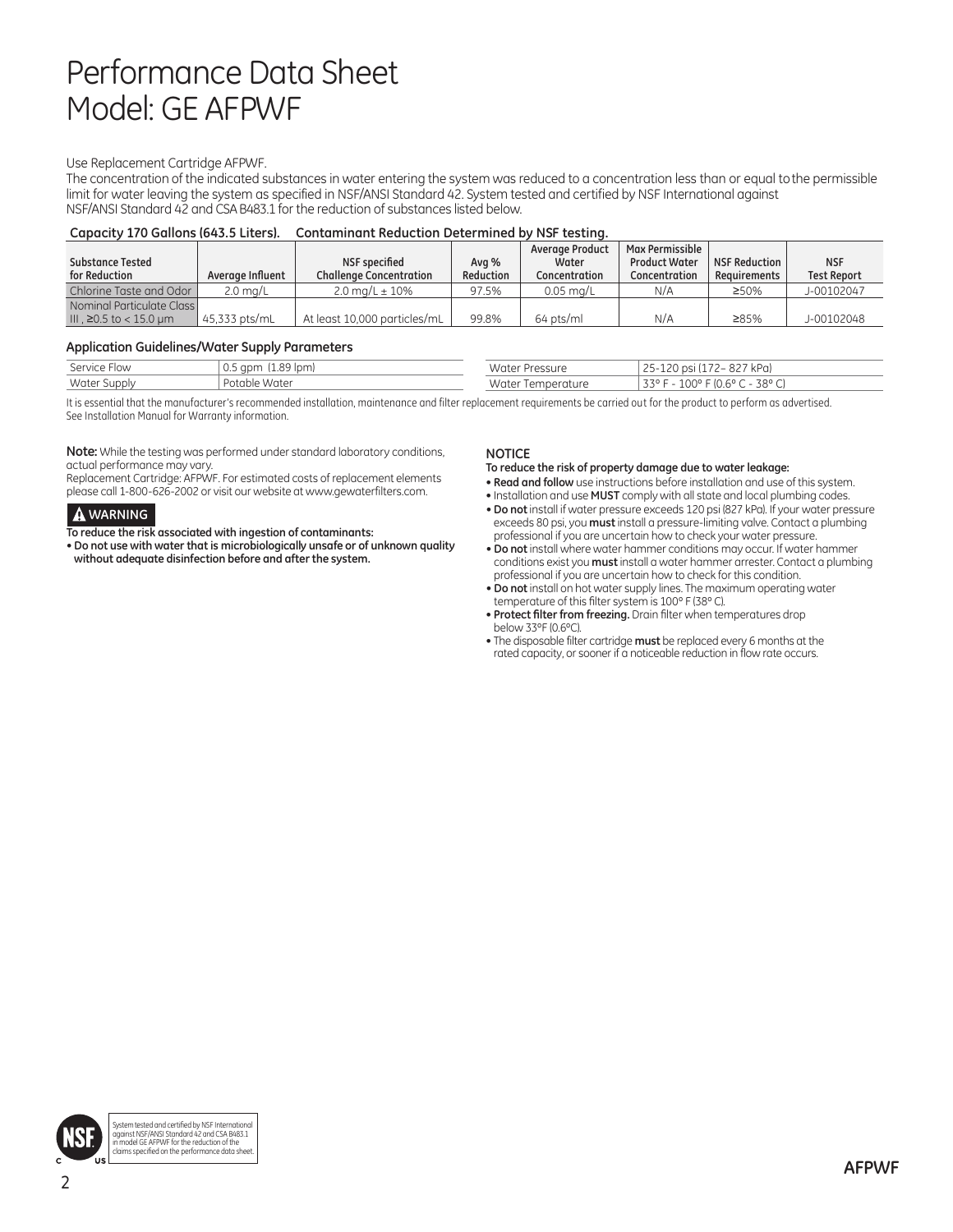# **AFPWF Water Filter Cartridge Limited Warranty.**



Contact us at www.gewaterfilters.com, or call 800.GE.CARES

Staple your receipt here. Proof of the original purchase date is needed to obtain service under the warranty.

| For the Period of:                          | WE Will Replace, at No Charge To You                                                            |
|---------------------------------------------|-------------------------------------------------------------------------------------------------|
| <b>Thirty Days</b>                          | Any part of the water filter cartridge which fails due to a defect in materials or workmanship. |
| (From the date of the<br>original purchase) | during this <i>limited thirty-day warranty</i> <sup>*</sup>                                     |

### **What Is Not Covered:**

- • **Service trips to your home to teach you how to use the product.**
- • **Improper installation.**
- • **Failure of the product if it is abused, misused, or used for other than the intended purpose or used commercially.**
- • **Replacement of house fuses or resetting of circuit breakers.**
- • **Replacement of the water filter cartridge, due to water pressure that is outside the specified operating range or due to excessive sediment in the water supply.**
- • **Damage to the product caused by accident, fire, floods or acts of God.**
- • **Incidental or consequential damage caused by possible defects with this appliance.**

*This warranty is extended to the original purchaser and any succeeding owner for products purchased for home use within the USA. In Alaska, the warranty excludes the cost of shipping or service calls to your home.*

*Some states do not allow the exclusion or limitation of incidental or consequential damages. This warranty gives you specific legal rights, and you may also have other rights which vary from state to state. To know what your legal rights are, consult your local or state consumer affairs office or your state's Attorney General.*

*For Purchases Made in Iowa:* This form must be signed and dated by the buyer and seller prior to the consummation of the sale.

This form should be retained on file by the seller for a minimum of two years.

| Buyer:    |       |     | Seller:   |       |     |
|-----------|-------|-----|-----------|-------|-----|
| Name      |       |     | Name      |       |     |
| Address   |       |     | Address   |       |     |
| City      | State | Zip | City      | State | Zip |
| Signature | Date  |     | Signature | Date  |     |

\*If your GE part fails because of a manufacturing defect within thirty days from the date of original purchase for use, we will give you a new or, at our option, a rebuilt part without charge.<br>Return the defective part to of returning the part to the supplier from whom it was purchased nor does it cover the cost of labor to remove or install it to diagnose the fault. It does not cover parts used in products in commercial use except in the case of air conditioning equipment. In no event shall GE be liable for consequential damages. Warrantor: General Electric Company

EXCLUSION OF IMPLIED WARRANTIES: Your sole and exclusive remedy is part exchange as provided in this Limited Warranty. Any implied warranties, including the implied warranties of<br>merchantability or fitness for a particular



#### **GE Appliances** Appliance Park Louisville, KY 40225 *GEAppliances.com*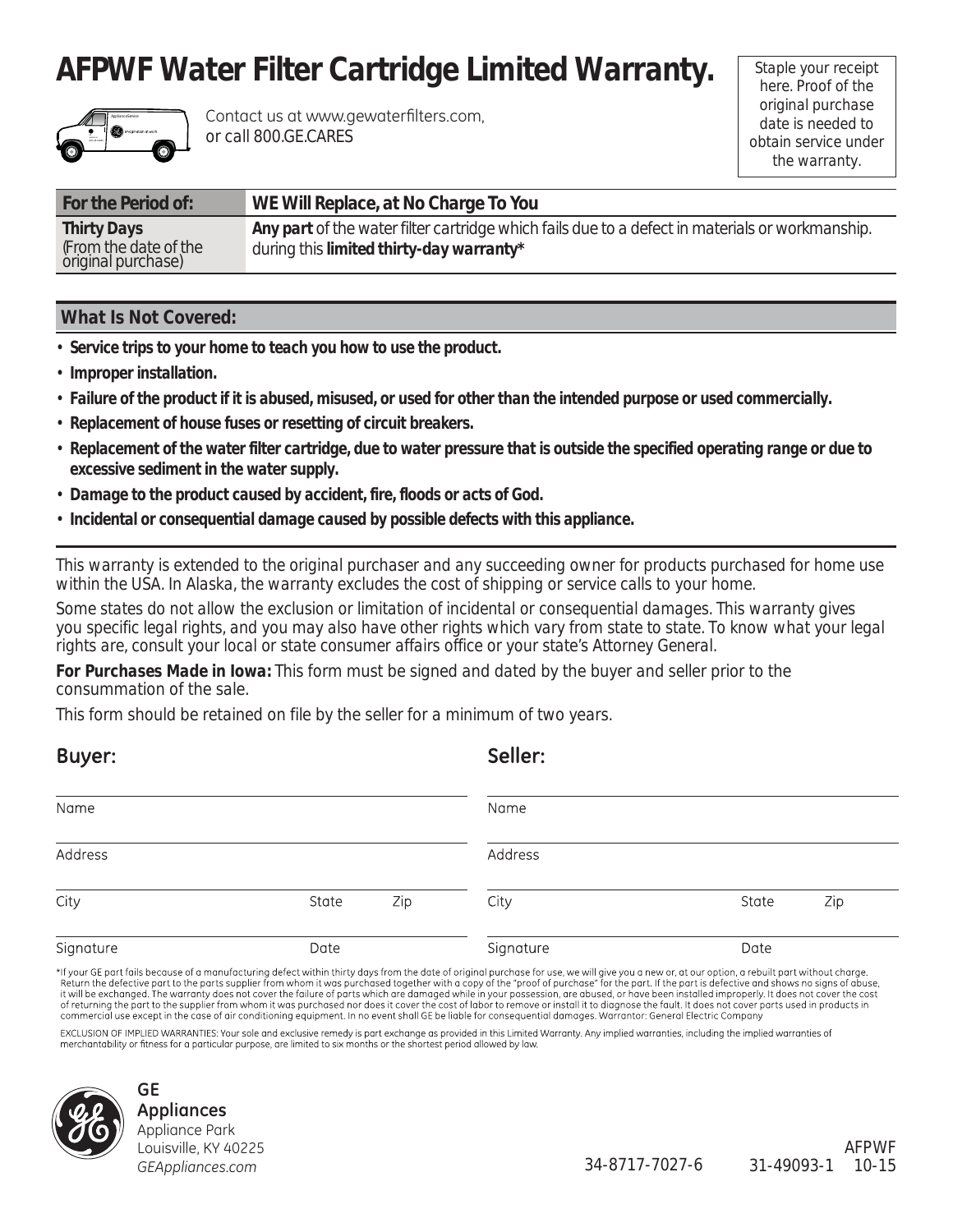# *À propos du filtre à eau en cartouche GE® AFPWF.*

## **Filtre à eau en cartouche**

Le filtre à eau est situé sur le dessous du boîtier du distributeur.

## **À quel moment remplacer le filtre à eau**

Le filtre à eau doit être remplacé tous les 6 mois ou plus tôt si 644 litres (170 gallons) d'eau ont été distribués ou si le débit d'eau du distributeur ou de la machine à glaçons diminue.

## **Panneau de commande du filtre à eau :** L'état du filtre est

indiqué par 3 voyants lumineux : Vert / Bon

Jaune / Remplacer

### Rouge / Expiré

Le voyant « jaune » indique que le filtre doit être remplacé; le consommateur dispose d'une période de 2 semaines pour remplacer le filtre avant que le voyant passe au « rouge ».

## **Enlèvement du filtre à eau en cartouche**

**Pour enlever** le filtre à eau ou le bouchon de dérivation, basculez le filtre ou le bouchon de dérivation vers le bas jusqu'au bout (45°) et tirez-le délicatement vers vous pour le dégager de son support. **NE TORDEZ PAS LE FILTRE NI LE BOUCHON DE DÉRIVATION.** 

### **Installation du filtre à eau en cartouche ou du bouchon de dérivation**

- **1.** Alignez le filtre à eau ou le bouchon de dérivation dans leur support. Les clavettes sur les côtés du filtre ou du bouchon vont s'insérer dans les fentes à l'intérieur du support.
- 2. Poussez le filtre ou le bouchon en droite ligne dans l'orifice et continuez à pousser pendant que vous basculez le filtre ou le bouchon vers le haut jusqu'à l'encliqueter en place. **NE TORDEZ PAS LE FILTRE NI LE BOUCHON DE DÉRIVATION.**
- 3. Si le filtre ou le bouchon ne bascule pas aisément, vérifiez qu'il est bien aligné et qu'il repose au fond de son support. **De l'eau peut dégoutter du distributeur lorsqu'un filtre à eau ou un bouchon de dérivation est nouvellement installé.**
- 4. Lors d'une nouvelle installation ou d'un remplacement de filtre, placez un pichet sous le boîtier du distributeur et laissez-le se remplir à pleine capacité. Versez immédiatement son contenu dans le drain et répétez la manœuvre deux fois pour distribuer environ 8 litres (2 gallons). Tout l'air sera ainsi expulsé du système.
- 5. Une fois le nouveau filtre installé, réinitialisez l'état du filtre sur le boîtier en maintenant une pression sur le bouton **Filter Change** (Changement de filtre) pendant 3 secondes. Le voyant du filtre passera au vert lorsque l'état du filtre affichera « Good » (Bon).

**Nota :** Il est normal d'apercevoir un changement de la couleur de l'eau lors de la purge initiale du système. La couleur de l'eau reviendra à la normale après quelques minutes d'écoulement.

## **Bouchon de dérivation du filtre**

Pour réduire le risque de dommage à la propriété en raison de fuites d'eau, vous **DEVEZ** utiliser un bouchon de dérivation lorsqu'un filtre à eau de rechange n'est pas disponible. Le distributeur ne fonctionnera pas si le filtre ou le bouchon n'est pas installé. Le bouchon de dérivation s'installe de la même manière que le filtre à eau en cartouche.

## **A** AVERTISSEMENT

**Pour réduire le risque d'étouffement pendant l'installation de ce produit, ne pas laisser les petites pièces à la portée des enfants âgés de moins de 3 ans.**

Pour les meilleurs résultats, GE recommande l'utilisation de filtres de marque GE seulement. Pour toute question ou pour commander des filtres à eau en cartouche de rechange, visitez notre site sur **www.geapplianceparts.com** ou composez le **800.626.2002** pour joindre le service des Pièces et accessoires GE.

Les consommateurs du Canada doivent consulter les pages jaunes pour connaître le centre de service Camco le plus proche.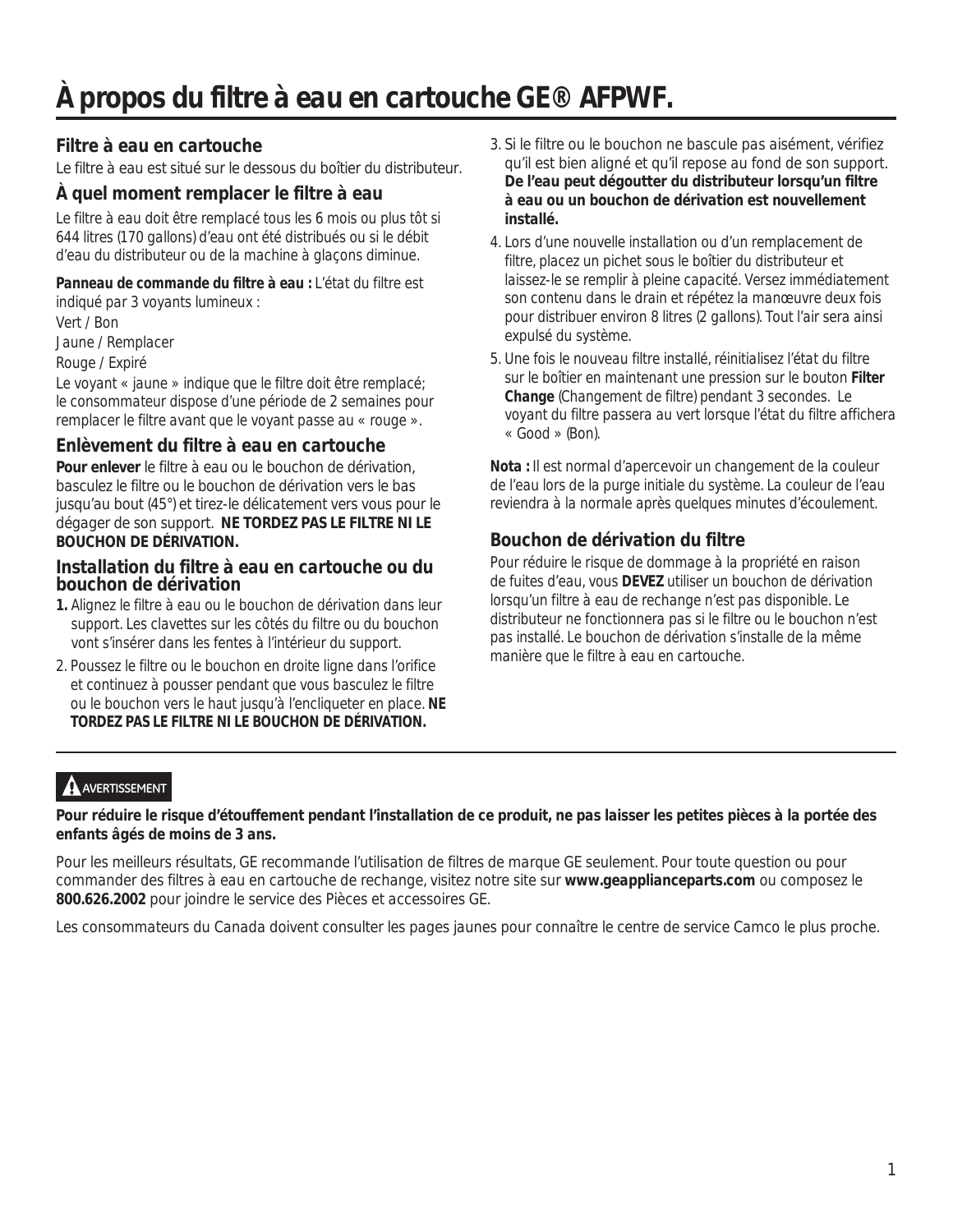# Fiche technique de performance Modèle: AFPWF de GE

#### Utilisez des filtres à eau en cartouche de rechange AFPWF.

La concentration des substances indiquées dans l'eau alimentant le système a été réduite à une concentration inférieure ou égale à la limite autorisée pour l'eau de sortie du système, comme exigé par les norme 42 de la NSF/ANSI. Ce système a été mis à l'essai et certifié pour la réduction des substances indiquées ci-dessous par la NSF International et est conforme aux normes 42 de la NSF/ANSI et B483.1 de la CSA.

| Capacité 170 gallons (643.5 litres).                         |                     | Réduction de contaminants déterminée par des essais NSF. |         |                             |                                                                                                    |                               |                                  |
|--------------------------------------------------------------|---------------------|----------------------------------------------------------|---------|-----------------------------|----------------------------------------------------------------------------------------------------|-------------------------------|----------------------------------|
| Substance analysée<br>pour la réduction                      | Influente movenne l | <b>Concentration influente</b><br>spécifiée par NSF      | % moven | Concentration<br>movenne de | <b>Concentration max</b><br>permissible de<br>de réduction substance en sortie substance en sortie | Exigences de<br>réduction NSF | <b>NSF</b><br><b>Test Report</b> |
| Goût et ordeur de chlore                                     | $2.0 \text{ mg/L}$  | $2.0 \text{ ma/L} \pm 10\%$                              | 97.5%   | $0.05$ ma/L                 | N/A                                                                                                | ≥50%                          | J-00102047                       |
| Particules nominales.<br>Classe III . $\geq$ 0.5 à < 15.0 um | 45.333 pts/mL       | Au moins 10 000 particules/mL                            | 99.8%   | 64 pts/ml                   | N/A                                                                                                | ≥85%                          | J-00102048                       |

#### **Directives et paramètres de l'alimentation en eau**

| Débit fourni        | $(1.89$ lpm)<br>$0.5$ apm | Pression d'eau       | 927 kPai<br>つに<br>$120$ nsi.<br>$\sqrt{2}$ |
|---------------------|---------------------------|----------------------|--------------------------------------------|
| Alimentation en eau | Eau potable               | Température de l'eau | 100° F (0.6° C - 38° C)<br>$1220 F - 1.$   |

Il est impératif que les méthodes d'installation, d'entretien et de remplacement du filtre recommandées par le fabricant de ce produit soient respectées. Consultez le manuel d'installation pour connaître les renseignements de la garantie.

**Remarque :** Bien que les essais aient été effectués dans des conditions normales de laboratoire, la performance actuelle peut varier. Cartouche de rechange : AFPWF. Pour connaître les coûts évalués des articles de rechange, veuillez appeler au 1-800-626-2002 ou visitez notre site internet au www.gewaterfilters.com.

#### A AVERTISSEMENT

**Pour réduire le risqué associé à l'ingestion de contaminants :**

• **N'utilisez pas l'eau dont la salubrité microbiologique est inconnue ou dangereuse sans avoir effectué une désinfection des composants d'arrivée et de sortie du système.**

#### **AVIS**

#### **Pour réduire le risque associé aux dommages matériels causés par des fuites d'eau :**

- **Lisez et suivez** les instructions avant de procéder à l'installation et d'utiliser votre système.
- L'installation et l'utilisation **DOIVENT** être conformes à tous les codes locaux et nationaux de plomberie.
- **Ne procédez pas** à l'installation si la pression de l'eau dépasse 120 lb/po² (8,2 bars). Si votre pression d'eau dépasse 80 lb/po² (552 kPa), il est nécessaire d'installer un système de limitation de pression. Communiquez avec un plombier professionnel si vous n'êtes pas sûr de la méthode de vérification de la pression d'eau.
- **N'installez pas** le système s'il y a des possibilités de coups de bélier. En cas de coup de bélier, vous devez installer un dispositif anticoup de bélier. Communiquez avec un plombier professionnel si n'êtes pas sûr de la méthode permettant de vérifier cette condition.
- **Ne raccordez pas** le système à des conduites d'alimentation d'eau chaude. La température de service maximale de ce système de filtre est de 38 °C (100 °F).
- **Protégez le filtre contre le gel.** Vidangez l'eau du filtre lorsque la température se situe sous 0,6 °C (33 °F).
- La cartouche du filtre jetable **doit** être remplacée tous les **six (6)** mois ou moins si le débit d'eau du distributeur d'eau ou du distributeur de glace diminue.

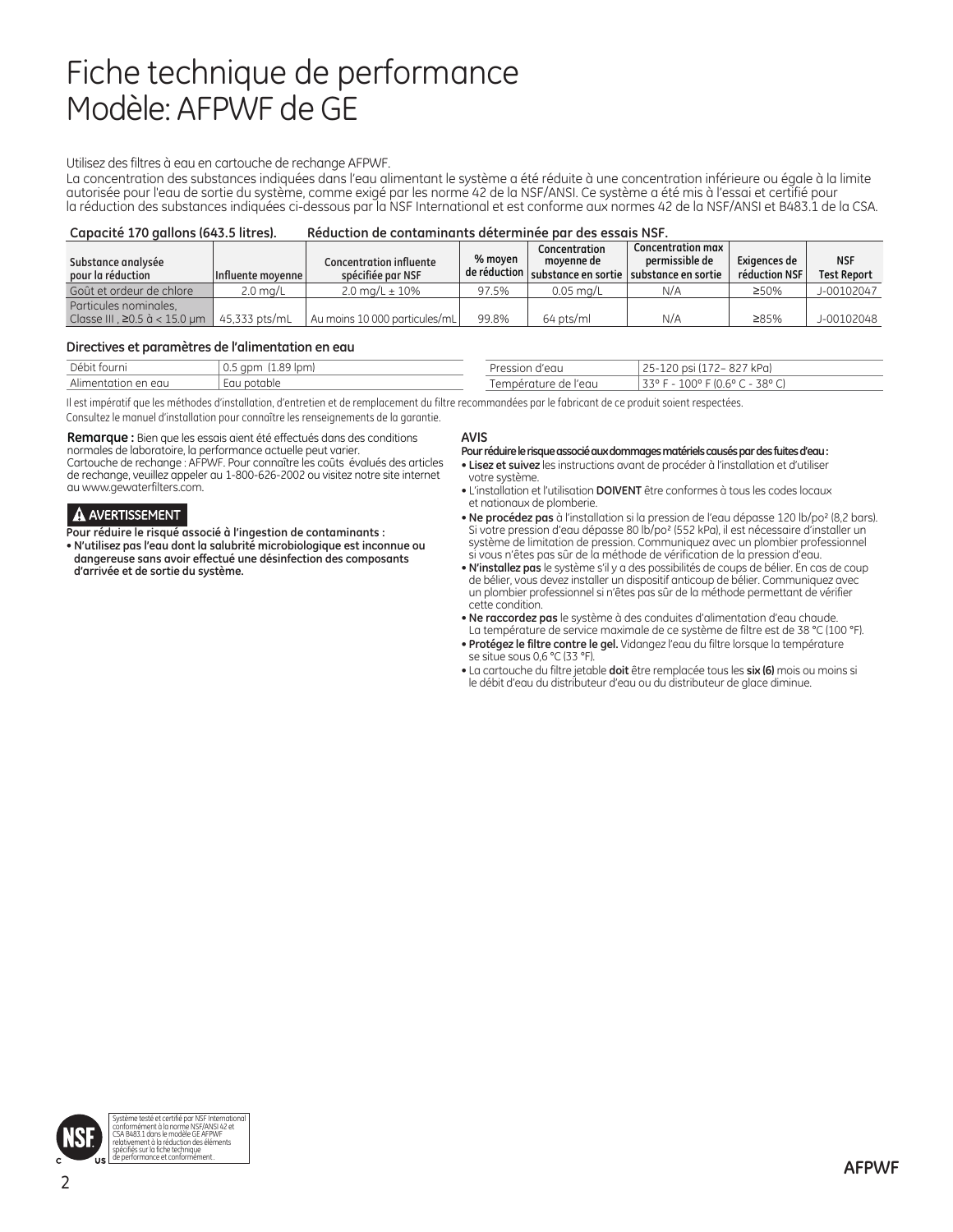# **Garantie limitée du filtre à eau en cartouche AFPWF.**



Communiquez avec nous sur le site **www.gewaterfilters.com** ou composez le **800.GE.CARES.**

Agrafez votre facture ici. Pour bénéficier du service de réparation sous garantie, une preuve de la date d'achat initial est nécessaire.

|                                                                                                                                                                                                                                | Pendant la période de : NOUS remplacerons, sans frais                                                                                                                 |
|--------------------------------------------------------------------------------------------------------------------------------------------------------------------------------------------------------------------------------|-----------------------------------------------------------------------------------------------------------------------------------------------------------------------|
| Trente jours<br>(A compter de la date<br>d'achat initial)                                                                                                                                                                      | Toute pièce du filtre à eau en cartouche qui présente une défaillance à cause d'un vice de<br>matière ou de main-d'œuvre pendant la garantie limitée de trente jours. |
| A set of the state of the state of the state of the state of the state of the state of the state of the state of the state of the state of the state of the state of the state of the state of the state of the state of the s |                                                                                                                                                                       |

### **Ce qui n'est pas couvert :**

- • **Les déplacements à votre domicile pour vous expliquer l'utilisation de ce produit.**
- **Installation inappropriée.**
- **Défaillance du produit attribuable à un usage abusif, erroné ou destiné à une autre fin que celle prévue dont commerciale.**
- • **Le remplacement des fusibles ou le réenclenchement du disjoncteur du domicile.**
- • **Le remplacement de la cartouche filtrante à cause d'une pression d'eau en dehors de la gamme de fonctionnement recommandée ou à cause d'une concentration excessive de sédiments dans l'eau d'alimentation.**
- • **Tout dommage causé par accident, incendie, inondation ou une catastrophe naturelle.**
- • **Tout dommage fortuit ou indirect causé par des défauts éventuels de cet appareil.**

*Cette garantie est étendue à l'acheteur d'origine et aux propriétaires suivants pour tout produit acheté pour une utilisation domestique aux États-Unis. En Alaska, cette garantie exclut le coût d'expédition ou de dépannage à votre domicile.*

*Certains états n'acceptent pas d'exclusion ou de limites aux dommages indirects consécutifs. Certains droits particuliers vous sont dévolus en vertu de la présente garantie et peuvent s'accompagner d'autres droits qui varient selon votre lieu de résidence. Pour connaître vos droits juridiques, veuillez consulter le bureau local ou le bureau d'état des affaires aux consommateurs ou le Procureur Général de votre état.*

*Achats effectués dans l'état d'Iowa :* Ce formulaire doit être signé et daté par l'acheteur et le vendeur avant la conclusion de la vente.

Ce formulaire doit être conservé dans les dossiers du vendeur durant un minimum de deux ans.

| <b>Acheteur:</b> |               |                 | <b>Vendeur:</b> |               |                 |
|------------------|---------------|-----------------|-----------------|---------------|-----------------|
| Nom              |               |                 | Nom             |               |                 |
| Adress           |               |                 | Adress          |               |                 |
| Ville            | État/Province | Zip/Code postal | Ville           | État/Province | Zip/Code postal |
| Signature        | Date          |                 | Signature       | Date          |                 |

\*Si votre pièce GE présente une défaillance en raison d'un vice de fabrication durant les trente jours suivant la date d'achat d'origine, nous vous offrirons sans frais une pièce neuve ou, à notre discrétion, reconstituée. Retournez la pièce défectueuse au fournisseur qui vous l'a vendue accompagnée d'une copie de la « preuve d'achat » de la pièce. Si la pièce est défectueuse et qu'elle ne présente aucun signe d'usage abusif, elle sera remplacée. La garantie ne couvre pas la défaillance de pièces qui, en votre possession, ont été endommagées suite à un usage abusif ou une installation inappropriée. Elle ne couvre pas les frais de retour de la pièce au fournisseur qui vous l'a vendue, ni les frais de main-d'œuvre encourus pour l'enlever ou l'installer afin de diagnostiquer la défaillance. La garantie ne couvre pas non plus les pièces utilisées dans des produits à usage commercial, sauf dans le cas d'un équipement de climatisation. En aucun cas GE ne sera tenue responsable de dommages indirects. Garant : General Electric Company.

EXCLUSION DES GARANTIES IMPLICITES : Votre seul et unique recours consiste dans le remplacement de la pièce tel que stipulé dans la présente garantie limitée. Toute garantie implicite, y compris les garanties implicites relatives à la qualité marchande ou à l'adéquation à un usage particulier, se limitera à une période de six mois ou à la période la plus courte prescrite par la loi.



#### **GE Appliances** Appliance Park Louisville, KY 40225 *GEAppliances.com*

AFPWF 34-8717-7027-6 31-49093-1 10-15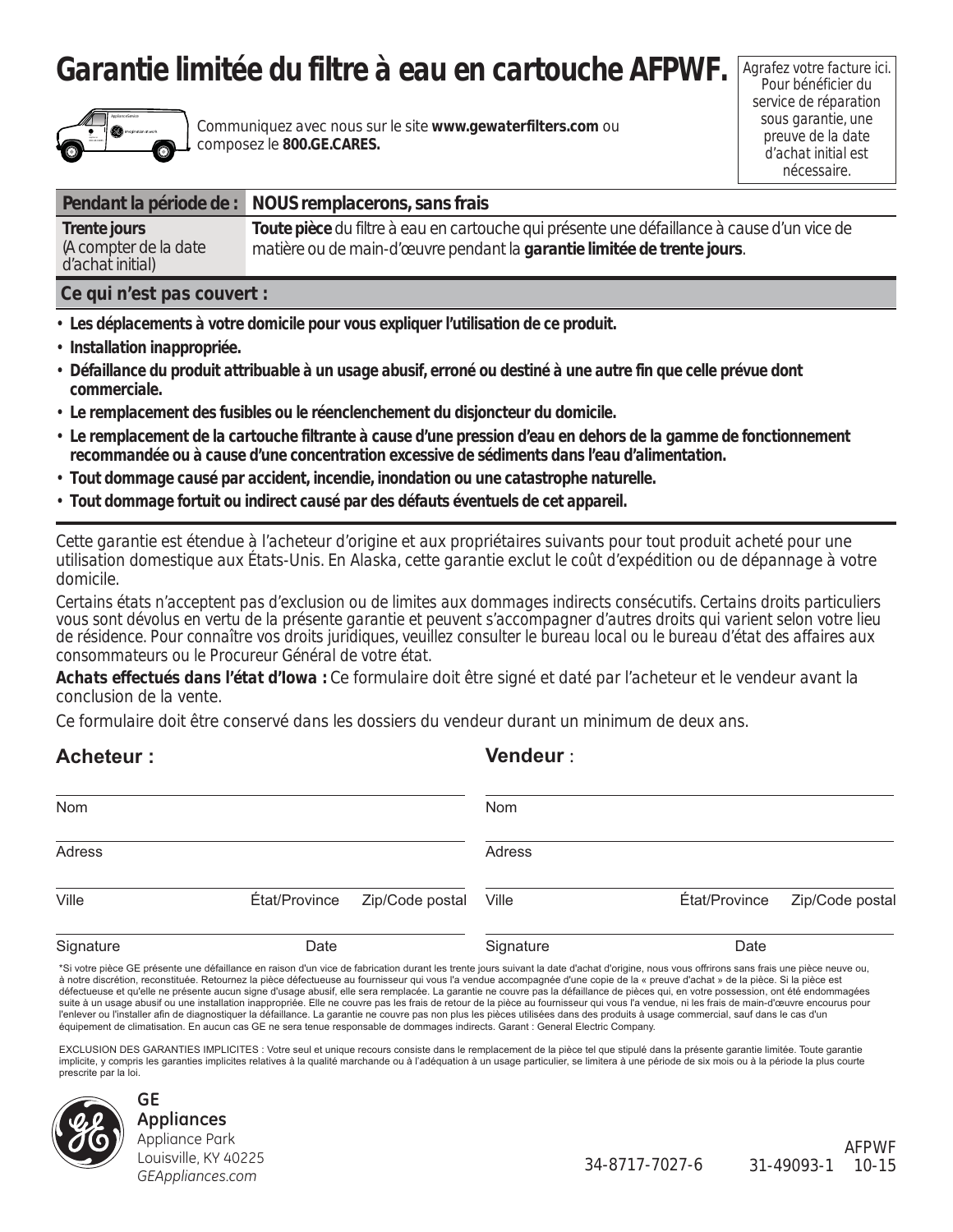# *Acerca del cartucho del filtro de agua AFPWF de GE®.*

## **Cartucho del Filtro de Agua**

El filtro de agua está ubicado en la parte inferior de la carcasa del dispensador.

### **Cuándo es necesario reemplazar el cartucho del filtro**

El cartucho del filtro se debe reemplazar cada seis meses o antes si 170 galones de agua fueron dispensados o el flujo de agua al dispensador o la máquina de hielos se ve reducido.

## **Panel de Control del Filtro de Agua:** El estado del filtro será

indicado por 3 luces LED: Verde / Bien Amarillo / Reemplazar Rojo / Caducado

La luz LED "amarilla" indica que el filtro debe ser reemplazado; el consumidor cuenta con un período de 2 semanas para reemplazar el filtro antes de que la luz LED se vuelva "roja".

## **Retiro del cartucho del filtro de agua**

**A fin de retirar** el filtro de agua o el tapón del bypass, balancee el filtro de agua o el tapón del bypass hacia abajo hasta que se detenga (45º) y de forma suave empuje el mismo hacia usted para retirarlo del soporte. **NO RETUERZA EL FILTRO NI EL TAPÓN DEL BYPASS.**

## **Instalación del Cartucho del Filtro de Agua o del Tapón del Bypass**

- **1.** Alinee el cartucho del filtro de agua o el tapón del bypass en el soporte del cartucho del filtro de agua o del tapón del bypass. Las llaves a ambos lados del cartucho del filtro de agua o del tapón del bypass se apoyan en las ranuras de las llaves, del lado del soporte.
- 2. Presione el filtro de agua o el tapón del bypass directamente sobre la abertura y continúe empujando mientras balancea el filtro de agua o el tapón del bypass hacia arriba hasta que calce en su posición. **NO RETUERZA EL FILTRO NI EL TAPÓN DEL BYPASS.**
- 3. Si el cartucho del filtro de agua o el enchufe del bypass no pueden ser balanceados con facilidad, controle los mismos a fin de asegurar que estén correctamente alineados y completamente apoyados sobre el soporte. **Un cartucho del filtro de agua o un tapón del bypass instalados en forma reciente pueden hacer que gotee agua del dispensador.**
- 4. Durante una nueva instalación o cambio de filtro, coloque un jarro debajo de la carcasa del dispensador y deje que se llene completamente. Luego de forma inmediata vierta la misma en el drenaje, repitiendo esto otras 2 veces, a fin de dispensar aproximadamente 2 galones. Esto eliminará todo el aire del sistema.
- 5. Reinicie el estado del filtro en la carcasa, luego de instalar el filtro nuevo, sosteniendo el botón **Filter Change** (Cambio de Filtro) durante 3 segundos. La luz indicadora del filtro se pondrá verde sobre "Good" (Bueno) para el Estado del Filtro de Agua.

**Nota:** Es normal que el agua se vea descolorida durante el flujo inicial del sistema. El color del agua regresará a su estado normal luego de unos pocos minutos de comenzar a dispensar.

## **Tapón de Bypass del Filtro**

A fin de reducir el riesgo de daños sobre la propiedad debido a pérdidas de agua, usted **DEBERÁ** usar el tapón del bypass del filtro cuando no se disponga de un reemplazo del cartucho del filtro de agua. El dispensador no funcionará si el cartucho del filtro de agua o el tapón del bypass no están instalados. El tapón del bypass del filtro de agua se debe instalar de la misma forma que el cartucho del filtro.

# **A** AVERTISSEMENT

**A fin de reducir el riesgo asociado con asfixia, no permita que los niños menores de 3 años tengan acceso a las partes pequeñas durante la instalación de este producto.**

Para obtener el máximo beneficio, GE recomienda el uso de filtro de la marca GE únicamente. Ante cualquier consulta, o para ordenar cartuchos de filtros adicionales, visite nuestro sitio web en **www.geapplianceparts.com**, o llame a GE Parts and Accessories (Piezas y Accesorios de GE), **800.626.2002**.

Los clientes de Canadá deberán buscar el Centro de Servicio Técnico Camco más cercano en las páginas amarillas.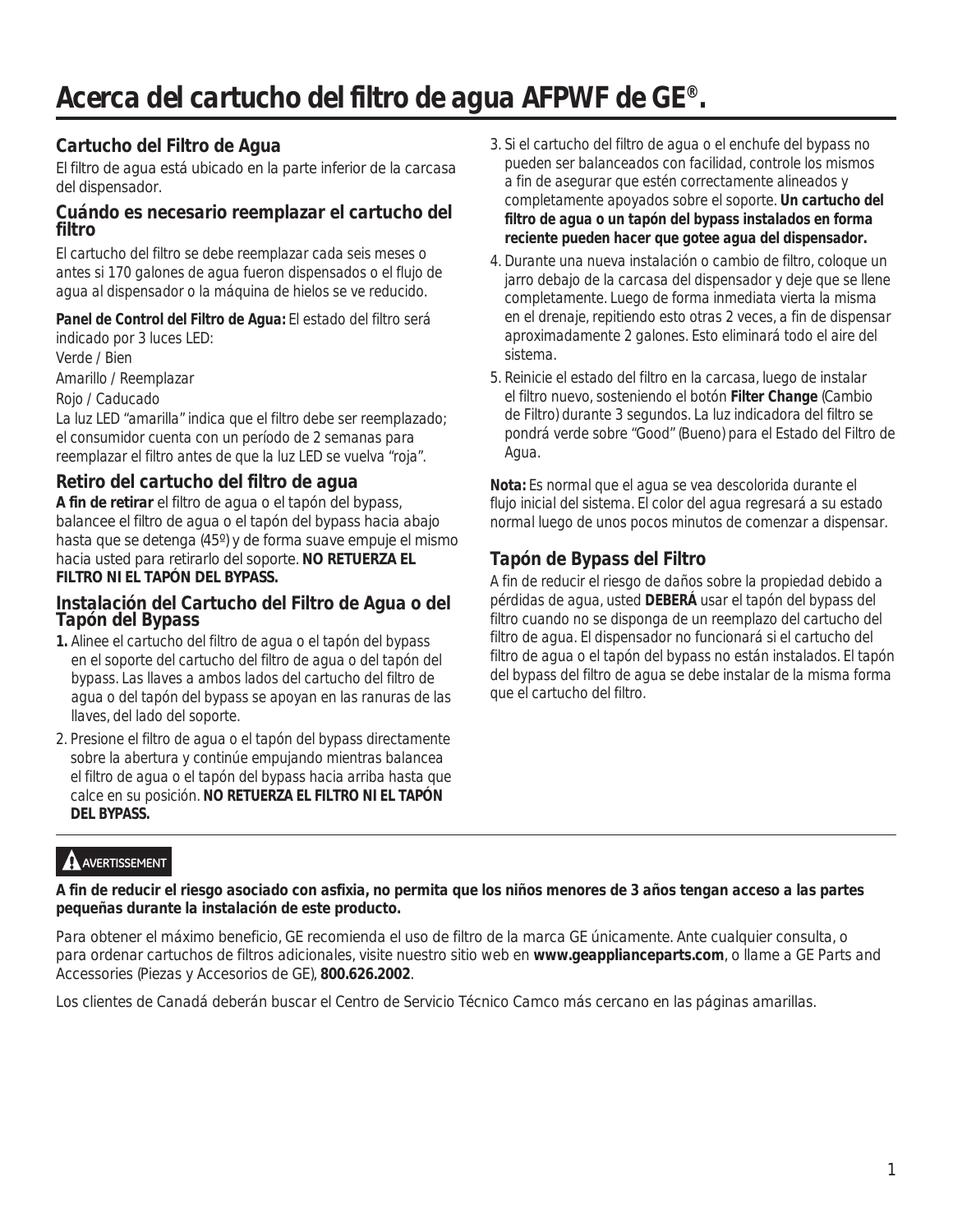# Performance Data Sheet Modelo: AFPWF GE

#### Use el Cartucho de Reemplazo de AFPWF.

La concentración de las sustancias indicadas en el agua que ingresa al sistema fue reducida a la concentración menor que o igual al límite permisible para el agua que deja el sistema, como se especifica en NSF/ANSI Estándar 42. Sistema evaluado y certificado por NSF International contra NSF/ANSI Estándar 42 y CSA B483.1 contra para la reducción de las sustancias que figuran a continuación.

| Capacidad de 170 galones (643.5 litros). | Reducción de Contaminantes Determinada por la evaluación de NSF. |  |
|------------------------------------------|------------------------------------------------------------------|--|
|------------------------------------------|------------------------------------------------------------------|--|

| Sustancia Evaluada<br>para la Reducción            | Concentración<br>Promedio | Concentración Máxima<br>Especificada por NSF | % Promedio<br>de Reducción I | Promedio de<br>Concentración del<br>Agua Procesada | Concentración<br>Máxima Autorizada<br>Aceptable de Aaua<br>Procesada | Requisitos de<br>$\vert$ Reducción de NSF | Informe de<br>Evaluación<br>de NSF |
|----------------------------------------------------|---------------------------|----------------------------------------------|------------------------------|----------------------------------------------------|----------------------------------------------------------------------|-------------------------------------------|------------------------------------|
| Gusto y Olor a Cloro                               | 2.0 mg/L                  | $2.0 \text{ ma/L} \pm 10\%$                  | 97.5%                        | $0.05$ ma/L                                        | N/A                                                                  | 250%                                      | J-00102047                         |
| Partícula Nominal Clase<br>III . ≥0.5 to < 15.0 um | 45.333 pts/mL             | At least 10.000 particles/mL                 | 99.8%                        | 64 pts/ml                                          | N/A                                                                  | ≥85%                                      | J-00102048                         |

#### **Pautas de Aplicación/ Parámetros de Suministro de Agua**

| $-1$<br>Fluio de Servicio | . 0.5 apm :<br>$(1.89$ lpm) | $l$ rocion           | ' kPai<br>$17 - 871$<br>nell                                             |
|---------------------------|-----------------------------|----------------------|--------------------------------------------------------------------------|
| Suministro de Aaua        | Agua Potable                | Temperatura del agua | $-38^{\circ}$ $\sim$<br>$-100^{\circ}$ F (0.6° C $\cdot$<br><b>220 E</b> |

Es esencial que se cumpla con los requisitos de instalación, mantenimiento y reemplazo de filtros recomendados por el fabricante, a fin de que el producto funcione de acuerdo a como fue promocionado. Para acceder a información sobre la Garantía, consulte el Manual de Instalación.

**Nota:** Observe que aunque la evaluación se realizó de acuerdo con condiciones estándares de laboratorio, el desempeño puede variar. Cartucho de Reemplazo: AFPWF. Para conocer costos estimados de elementosde reemplazo, comuníquese al 1-800-626-2002 o visite nuestro sitio web en www.geapplianceparts.com.

#### **ADVERTENCIA**

**A fin de reducir el riesgo asociado con la ingestión de contaminantes:**

• **No se deben usar con agua que no sea microbiológicamente segura o de calidad desconocida sin una desinfección adecuada, antes o después, del sistema**

#### **AVISO**

**A fin de reducir el riesgo asociado con daños sobre la propiedad debido a pérdidas de agua:**

- **Lea y siga** las Instrucciones de uso antes de la instalación y uso de este sistema.
- La instalación y uso **DEBERÁN** cumplir con todos los códigos de plomería estatales y locales. • **No** se deberá instalar si la presión del agua supera los 120 psi (8.2 bar). Si la presión del agua
- es superior a los 80 psi, se **deberá** instalar una válvula limitadora de presión. Si no está seguro sobre cómo controlar la presión del agua, comuníquese con un plomero profesional.
- **No** instale cuando se puedan producir condiciones de golpe de ariete. Si existen condiciones de golpe de ariete, deberá **instalar** un suspensor de golpes de ariete. Si no está seguro sobre cómo controlar esta condición, comuníquese con un plomero profesional.
- **No** instale en líneas de suministro de agua caliente. La temperatura máxima de funcionamiento del agua para este sistema de filtro es de 100°F (38°C).
- **Proteja el filtro de heladas.** Drene el filtro cuando las temperaturas sean inferiores a 33ºF (0.6ºC).
- El cartucho del filtro descartable **deberá** ser reemplazado cada 6 meses luego de un uso normal, o antes si se produce una reducción notoria en el caudal.